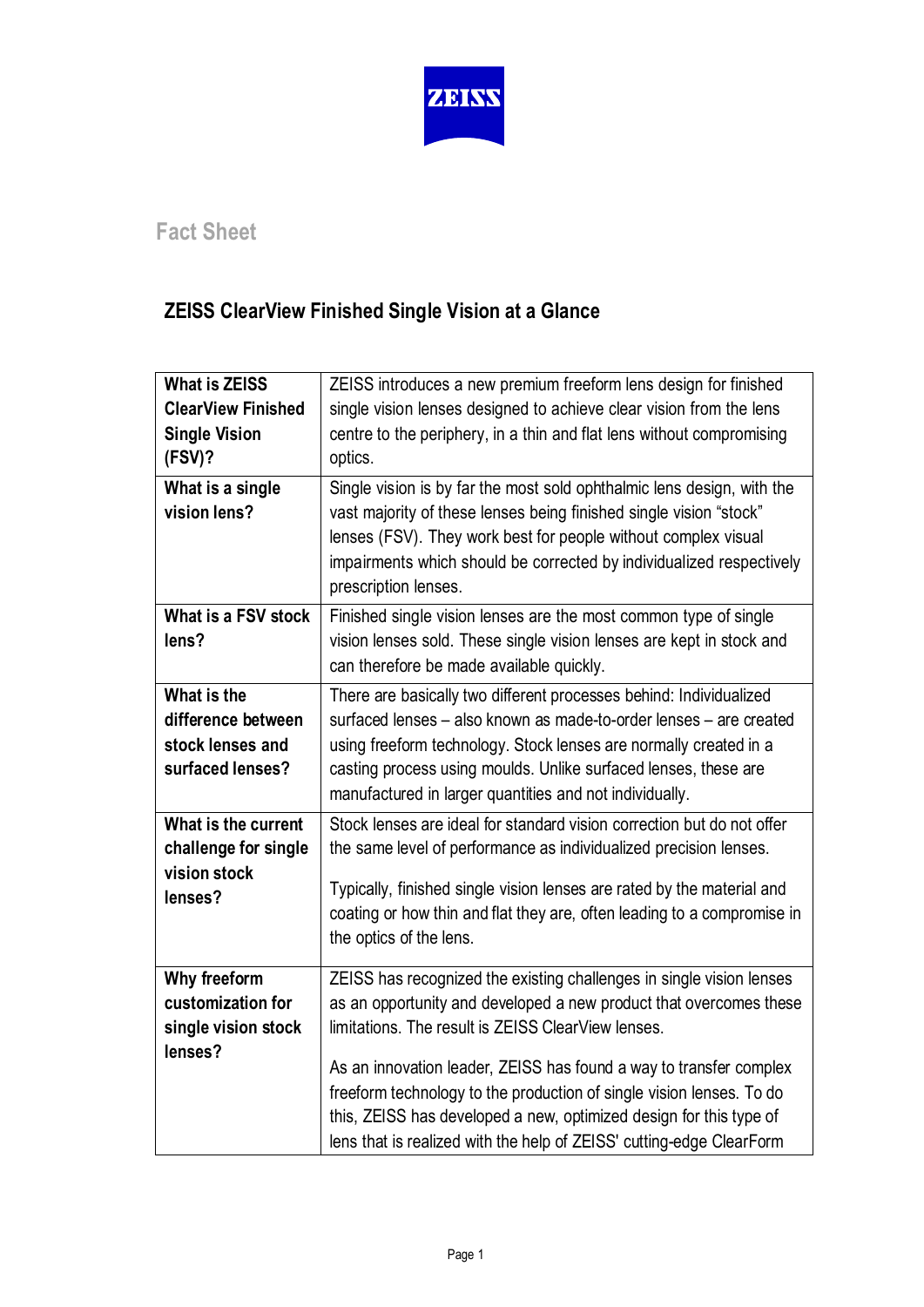

| technology. The result is a single vision lens that is very thin and flat<br>and offers very good clarity across the entire lens.<br>ZEISS's optical lens design experts used complex mathematical<br>How many<br>calculation<br>simulation tools to design the sophisticated freeform optics in ZEISS<br>ClearView lenses.<br>parameters are<br>included in the new<br>Surface shapes are optimized using over 700 free calculation<br><b>ZEISS ClearView</b><br>parameters producing much more complex lens surface shapes than<br>lens design?<br>those used in spherical or aspherical single vision designs. The<br>complex ZEISS ClearView lens surface design is - using freeform<br>technology – transferred into mould designs required in the FSV<br>manufacturing process.<br>What are the<br>With the new ZEISS ClearView lenses, ECPs can offer their<br>benefits of ZEISS<br>customers lenses with excellent optical performance, thereby<br><b>ClearView FSV</b><br>differentiating from their competitors. The eyeglass wearer benefits<br>lenses for the ECP<br>from clearer vision with, on average three times larger zones of<br>excellent vision clarity when compared to previous aspherical FSV<br>and the spectacle<br>wearer?<br>lenses. <sup>1</sup> Additionally, they benefit from greater overall comfort and<br>improved lens aesthetics. Across the entire power range assessed,<br>ZEISS ClearView FSV lenses are 34 percent flatter and up to 16<br>percent thinner compared to typical spherical single vision lenses,<br>while delivering the highest level of vision clarity. <sup>2,3</sup><br>In summary: ZEISS ClearView lenses allow to offer lenses combining<br>the advantages of stock lenses with the advantages of freeform<br>technology. This is a great benefit for both eye care professionals and<br>consumers.<br>Availability<br>Availability depends on market. Not all markets stock all variants.<br>The FSV (stock) variants in total include in ZEISS UVProtect and<br><b>ZEISS BlueGuard materials</b><br>Available in 1.50, 1.56, 1.60, 1.67, 1.74 |  |
|---------------------------------------------------------------------------------------------------------------------------------------------------------------------------------------------------------------------------------------------------------------------------------------------------------------------------------------------------------------------------------------------------------------------------------------------------------------------------------------------------------------------------------------------------------------------------------------------------------------------------------------------------------------------------------------------------------------------------------------------------------------------------------------------------------------------------------------------------------------------------------------------------------------------------------------------------------------------------------------------------------------------------------------------------------------------------------------------------------------------------------------------------------------------------------------------------------------------------------------------------------------------------------------------------------------------------------------------------------------------------------------------------------------------------------------------------------------------------------------------------------------------------------------------------------------------------------------------------------------------------------------------------------------------------------------------------------------------------------------------------------------------------------------------------------------------------------------------------------------------------------------------------------------------------------------------------------------------------------------------------------------------------------------------------------------------------------------------------------------|--|
|                                                                                                                                                                                                                                                                                                                                                                                                                                                                                                                                                                                                                                                                                                                                                                                                                                                                                                                                                                                                                                                                                                                                                                                                                                                                                                                                                                                                                                                                                                                                                                                                                                                                                                                                                                                                                                                                                                                                                                                                                                                                                                               |  |
|                                                                                                                                                                                                                                                                                                                                                                                                                                                                                                                                                                                                                                                                                                                                                                                                                                                                                                                                                                                                                                                                                                                                                                                                                                                                                                                                                                                                                                                                                                                                                                                                                                                                                                                                                                                                                                                                                                                                                                                                                                                                                                               |  |
|                                                                                                                                                                                                                                                                                                                                                                                                                                                                                                                                                                                                                                                                                                                                                                                                                                                                                                                                                                                                                                                                                                                                                                                                                                                                                                                                                                                                                                                                                                                                                                                                                                                                                                                                                                                                                                                                                                                                                                                                                                                                                                               |  |
|                                                                                                                                                                                                                                                                                                                                                                                                                                                                                                                                                                                                                                                                                                                                                                                                                                                                                                                                                                                                                                                                                                                                                                                                                                                                                                                                                                                                                                                                                                                                                                                                                                                                                                                                                                                                                                                                                                                                                                                                                                                                                                               |  |
|                                                                                                                                                                                                                                                                                                                                                                                                                                                                                                                                                                                                                                                                                                                                                                                                                                                                                                                                                                                                                                                                                                                                                                                                                                                                                                                                                                                                                                                                                                                                                                                                                                                                                                                                                                                                                                                                                                                                                                                                                                                                                                               |  |
|                                                                                                                                                                                                                                                                                                                                                                                                                                                                                                                                                                                                                                                                                                                                                                                                                                                                                                                                                                                                                                                                                                                                                                                                                                                                                                                                                                                                                                                                                                                                                                                                                                                                                                                                                                                                                                                                                                                                                                                                                                                                                                               |  |
|                                                                                                                                                                                                                                                                                                                                                                                                                                                                                                                                                                                                                                                                                                                                                                                                                                                                                                                                                                                                                                                                                                                                                                                                                                                                                                                                                                                                                                                                                                                                                                                                                                                                                                                                                                                                                                                                                                                                                                                                                                                                                                               |  |
|                                                                                                                                                                                                                                                                                                                                                                                                                                                                                                                                                                                                                                                                                                                                                                                                                                                                                                                                                                                                                                                                                                                                                                                                                                                                                                                                                                                                                                                                                                                                                                                                                                                                                                                                                                                                                                                                                                                                                                                                                                                                                                               |  |
|                                                                                                                                                                                                                                                                                                                                                                                                                                                                                                                                                                                                                                                                                                                                                                                                                                                                                                                                                                                                                                                                                                                                                                                                                                                                                                                                                                                                                                                                                                                                                                                                                                                                                                                                                                                                                                                                                                                                                                                                                                                                                                               |  |
|                                                                                                                                                                                                                                                                                                                                                                                                                                                                                                                                                                                                                                                                                                                                                                                                                                                                                                                                                                                                                                                                                                                                                                                                                                                                                                                                                                                                                                                                                                                                                                                                                                                                                                                                                                                                                                                                                                                                                                                                                                                                                                               |  |
|                                                                                                                                                                                                                                                                                                                                                                                                                                                                                                                                                                                                                                                                                                                                                                                                                                                                                                                                                                                                                                                                                                                                                                                                                                                                                                                                                                                                                                                                                                                                                                                                                                                                                                                                                                                                                                                                                                                                                                                                                                                                                                               |  |
|                                                                                                                                                                                                                                                                                                                                                                                                                                                                                                                                                                                                                                                                                                                                                                                                                                                                                                                                                                                                                                                                                                                                                                                                                                                                                                                                                                                                                                                                                                                                                                                                                                                                                                                                                                                                                                                                                                                                                                                                                                                                                                               |  |
|                                                                                                                                                                                                                                                                                                                                                                                                                                                                                                                                                                                                                                                                                                                                                                                                                                                                                                                                                                                                                                                                                                                                                                                                                                                                                                                                                                                                                                                                                                                                                                                                                                                                                                                                                                                                                                                                                                                                                                                                                                                                                                               |  |
|                                                                                                                                                                                                                                                                                                                                                                                                                                                                                                                                                                                                                                                                                                                                                                                                                                                                                                                                                                                                                                                                                                                                                                                                                                                                                                                                                                                                                                                                                                                                                                                                                                                                                                                                                                                                                                                                                                                                                                                                                                                                                                               |  |
|                                                                                                                                                                                                                                                                                                                                                                                                                                                                                                                                                                                                                                                                                                                                                                                                                                                                                                                                                                                                                                                                                                                                                                                                                                                                                                                                                                                                                                                                                                                                                                                                                                                                                                                                                                                                                                                                                                                                                                                                                                                                                                               |  |
|                                                                                                                                                                                                                                                                                                                                                                                                                                                                                                                                                                                                                                                                                                                                                                                                                                                                                                                                                                                                                                                                                                                                                                                                                                                                                                                                                                                                                                                                                                                                                                                                                                                                                                                                                                                                                                                                                                                                                                                                                                                                                                               |  |
|                                                                                                                                                                                                                                                                                                                                                                                                                                                                                                                                                                                                                                                                                                                                                                                                                                                                                                                                                                                                                                                                                                                                                                                                                                                                                                                                                                                                                                                                                                                                                                                                                                                                                                                                                                                                                                                                                                                                                                                                                                                                                                               |  |
|                                                                                                                                                                                                                                                                                                                                                                                                                                                                                                                                                                                                                                                                                                                                                                                                                                                                                                                                                                                                                                                                                                                                                                                                                                                                                                                                                                                                                                                                                                                                                                                                                                                                                                                                                                                                                                                                                                                                                                                                                                                                                                               |  |
|                                                                                                                                                                                                                                                                                                                                                                                                                                                                                                                                                                                                                                                                                                                                                                                                                                                                                                                                                                                                                                                                                                                                                                                                                                                                                                                                                                                                                                                                                                                                                                                                                                                                                                                                                                                                                                                                                                                                                                                                                                                                                                               |  |
|                                                                                                                                                                                                                                                                                                                                                                                                                                                                                                                                                                                                                                                                                                                                                                                                                                                                                                                                                                                                                                                                                                                                                                                                                                                                                                                                                                                                                                                                                                                                                                                                                                                                                                                                                                                                                                                                                                                                                                                                                                                                                                               |  |
|                                                                                                                                                                                                                                                                                                                                                                                                                                                                                                                                                                                                                                                                                                                                                                                                                                                                                                                                                                                                                                                                                                                                                                                                                                                                                                                                                                                                                                                                                                                                                                                                                                                                                                                                                                                                                                                                                                                                                                                                                                                                                                               |  |
|                                                                                                                                                                                                                                                                                                                                                                                                                                                                                                                                                                                                                                                                                                                                                                                                                                                                                                                                                                                                                                                                                                                                                                                                                                                                                                                                                                                                                                                                                                                                                                                                                                                                                                                                                                                                                                                                                                                                                                                                                                                                                                               |  |
|                                                                                                                                                                                                                                                                                                                                                                                                                                                                                                                                                                                                                                                                                                                                                                                                                                                                                                                                                                                                                                                                                                                                                                                                                                                                                                                                                                                                                                                                                                                                                                                                                                                                                                                                                                                                                                                                                                                                                                                                                                                                                                               |  |
|                                                                                                                                                                                                                                                                                                                                                                                                                                                                                                                                                                                                                                                                                                                                                                                                                                                                                                                                                                                                                                                                                                                                                                                                                                                                                                                                                                                                                                                                                                                                                                                                                                                                                                                                                                                                                                                                                                                                                                                                                                                                                                               |  |
|                                                                                                                                                                                                                                                                                                                                                                                                                                                                                                                                                                                                                                                                                                                                                                                                                                                                                                                                                                                                                                                                                                                                                                                                                                                                                                                                                                                                                                                                                                                                                                                                                                                                                                                                                                                                                                                                                                                                                                                                                                                                                                               |  |
|                                                                                                                                                                                                                                                                                                                                                                                                                                                                                                                                                                                                                                                                                                                                                                                                                                                                                                                                                                                                                                                                                                                                                                                                                                                                                                                                                                                                                                                                                                                                                                                                                                                                                                                                                                                                                                                                                                                                                                                                                                                                                                               |  |
|                                                                                                                                                                                                                                                                                                                                                                                                                                                                                                                                                                                                                                                                                                                                                                                                                                                                                                                                                                                                                                                                                                                                                                                                                                                                                                                                                                                                                                                                                                                                                                                                                                                                                                                                                                                                                                                                                                                                                                                                                                                                                                               |  |
|                                                                                                                                                                                                                                                                                                                                                                                                                                                                                                                                                                                                                                                                                                                                                                                                                                                                                                                                                                                                                                                                                                                                                                                                                                                                                                                                                                                                                                                                                                                                                                                                                                                                                                                                                                                                                                                                                                                                                                                                                                                                                                               |  |
|                                                                                                                                                                                                                                                                                                                                                                                                                                                                                                                                                                                                                                                                                                                                                                                                                                                                                                                                                                                                                                                                                                                                                                                                                                                                                                                                                                                                                                                                                                                                                                                                                                                                                                                                                                                                                                                                                                                                                                                                                                                                                                               |  |
|                                                                                                                                                                                                                                                                                                                                                                                                                                                                                                                                                                                                                                                                                                                                                                                                                                                                                                                                                                                                                                                                                                                                                                                                                                                                                                                                                                                                                                                                                                                                                                                                                                                                                                                                                                                                                                                                                                                                                                                                                                                                                                               |  |

<span id="page-1-0"></span><sup>1</sup> Based on a visual clarity simulation on a 50 mm diameter lens area for 1.60 index ZEISS ClearView FSV lenses compared to 1.60 ZEISS AS FSV lenses. Average of +5 D, +3 D, +1 D, -1 D, -3 D, -5 D, and -7 D with and without a cylinder of -2 D.Quantitative analyses by Technology & Innovation, Carl Zeiss Vision GmbH, DE, 2020.

<span id="page-1-1"></span><sup>2</sup> Measurements of lens flatness (base curve) on 1.60 ZEISS ClearView FSV lenses compared to ZEISS Spherical FSV lenses. Average of -5, -3, -1, +1, +3, +5 D with and without cyl -2 D. Maximum reduction of 49% of -5.00 D with and without -2 D cyl for minus lenses. Maximum reduction of 25% of 5.00 D with and without -2 D cyl for plus lenses. Quantitative analyses by Technology & Innovation, Carl Zeiss Vision GmbH, DE, 2020.

<span id="page-1-2"></span><sup>3</sup> Measurements of lens thickness on 1.60 ZEISS ClearView FSV lenses compared to ZEISS spherical FSV lenses over a range of prescriptions (-5, -3, -1, +1, +3, +5 D with and without cyl -2 D). Maximum reduction of 16% for center thickness of +5.00/-2.00. Quantitative analyses by Technology & Innovation, Carl Zeiss Vision GmbH, DE, 2020.